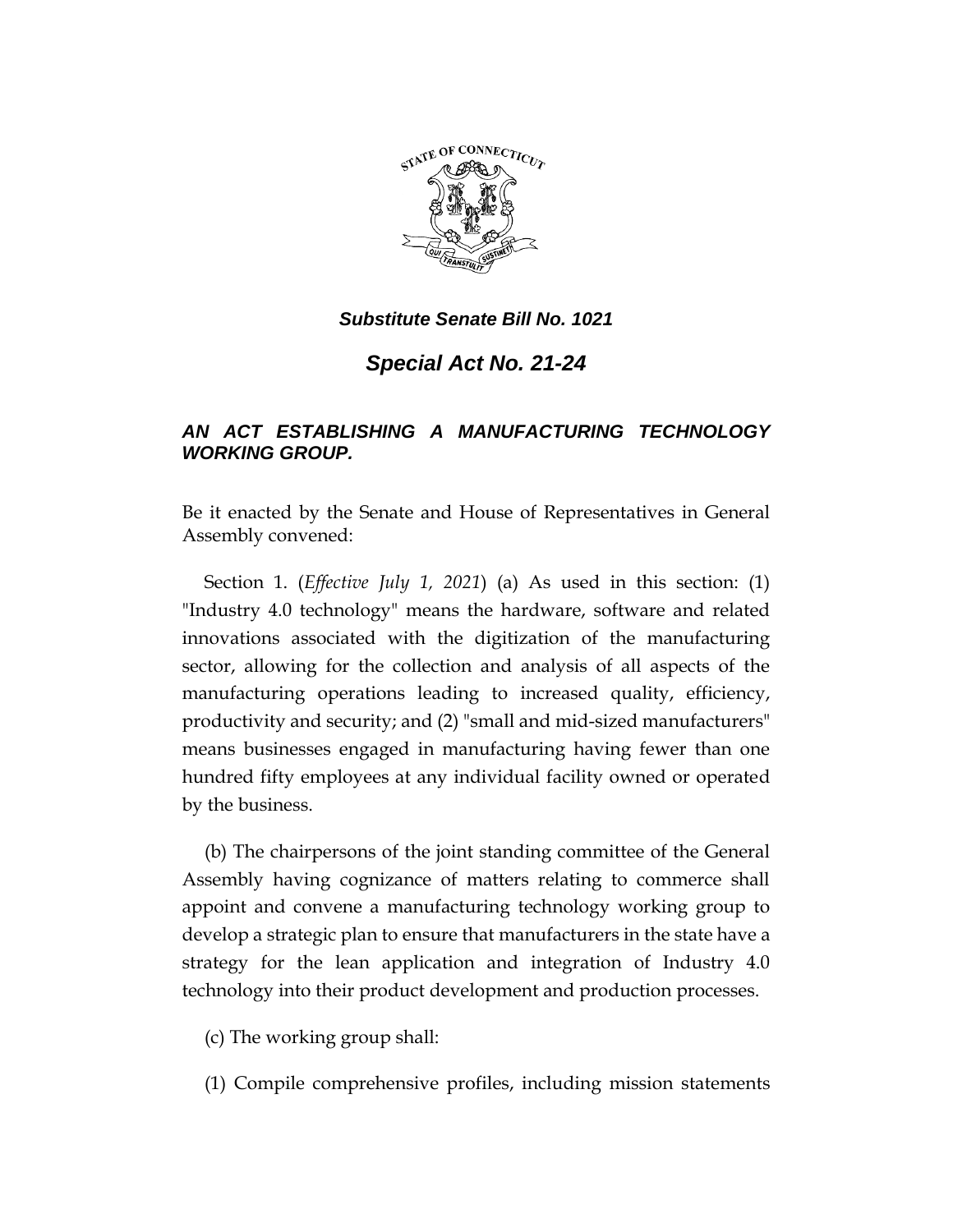## *Substitute Senate Bill No. 1021*

and lists of services, for all entities that receive state or federal funding for the purpose of researching, developing, training, marketing, consulting or deploying Industry 4.0 technology or associated services directly to, or for the benefit of, manufacturing startups, small and midsized manufacturers or other businesses primarily engaged in manufacturing; and

(2) Conduct value-stream mapping and other analyses, as needed, to assess the flow of services from the entities identified in subdivision (1) of this subsection, to manufacturers in the state. Such analyses shall include, but need not be limited to, (A) identification of the extent to which such services complement, conflict with or duplicate each other, (B) assessment of the relative impacts of such services on the manufacturers served, (C) identification of gaps in services provided relative to the Industry 4.0 technology needs of manufacturers, (D) identification of barriers and recommendations for achieving the goals of the working group described in subsection (b) of this section, and (E) identification and assessment of participation levels in small business innovation research programs and small business technology transfer programs.

(d) The chairpersons of the joint standing committee of the General Assembly having cognizance of matters relating to commerce shall appoint members to the working group. Appointments to the working group shall include, but need not be limited to, representatives from the joint standing committee of the General Assembly having cognizance of matters relating to commerce, the Governor's chief manufacturing officer, representatives of entities described in subdivision (1) of subsection (c) of this section, a representative of the Connecticut Center for Advanced Technology, a representative of CONNSTEP, representatives of at least two manufacturers having fewer than seventy-five employees, representatives of at least two manufacturers having not less than seventy-five employees and not more than one